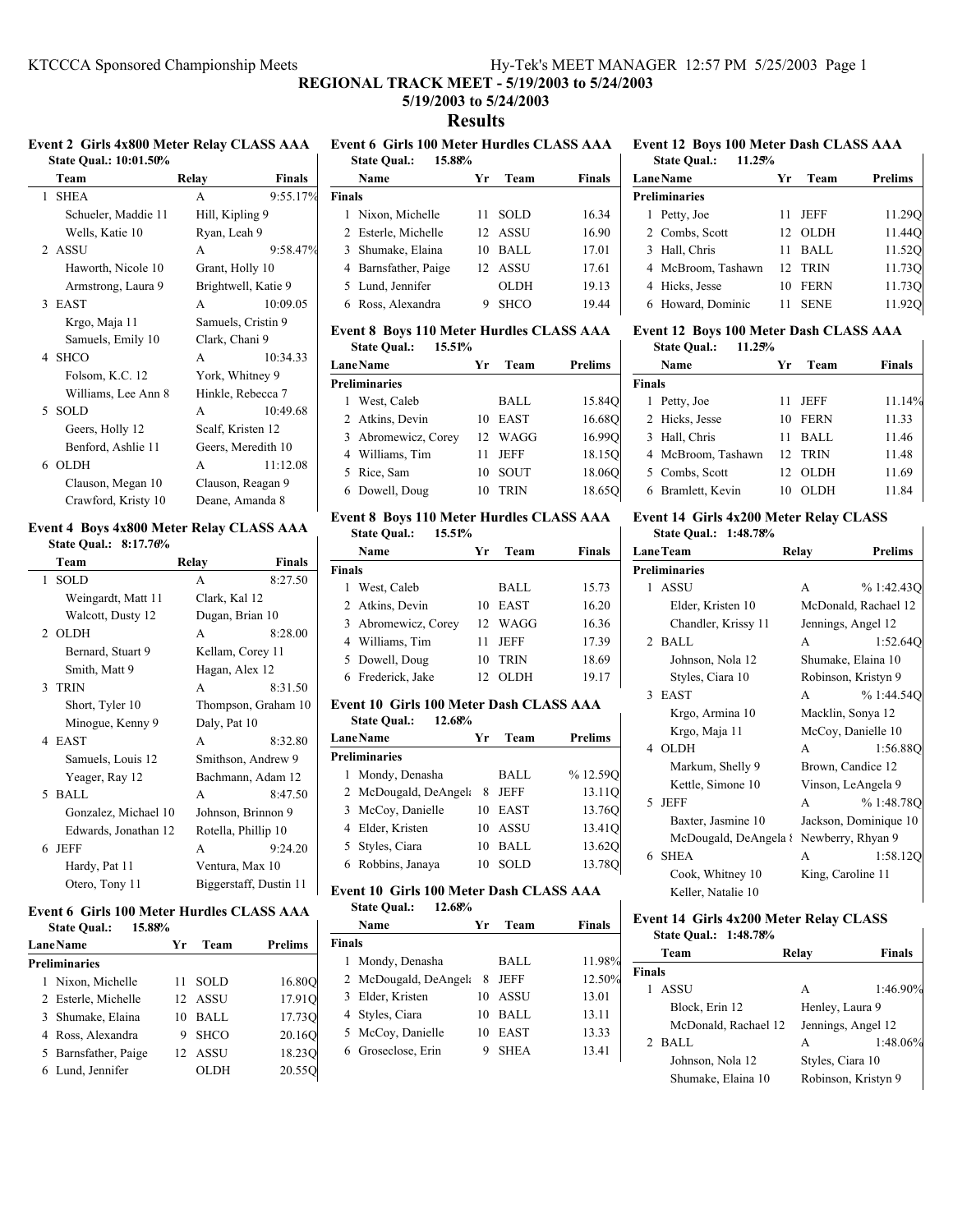$\overline{\phantom{a}}$ 

# **REGIONAL TRACK MEET - 5/19/2003 to 5/24/2003 5/19/2003 to 5/24/2003**

# **D**<sub>e</sub>

# **Finals ... (Event 14 Girls 4x200 Meter Relay CLASS**

| 3 EAST                | 1:49.61<br>А          |
|-----------------------|-----------------------|
| Krgo, Armina 10       | Krgo, Maja 11         |
| Macklin, Sonya 12     | McCoy, Danielle 10    |
| 4 OLDH                | 1:52.41<br>A          |
| Kettle, Simone 10     | Vinson, LeAngela 9    |
| Markum, Shelly 9      | Farrow, Michelle 9    |
| 5 JEFF                | 1:53.61<br>A          |
| Baxter, Jasmine 10    | Jackson, Dominique 10 |
| McDougald, DeAngela { | Newberry, Rhyan 9     |
| 6. SOLD               | 1:54.17<br>A          |
| Holley, Amanda 12     | Miller, Kristen 9     |
| Roundtree, Chelsea 11 | Robbins, Janaya 10    |

#### **Event 16 Boys 4x200 Meter Relay CLASS AAA State Qual.: 1:31.73%** H

| <b>LaneTeam</b> |                           | Relay         | <b>Prelims</b>     |
|-----------------|---------------------------|---------------|--------------------|
|                 | <b>Preliminaries</b>      |               |                    |
| 1               | OLDH                      | A             | 1:35.15O           |
|                 | Brewer, Miles             |               | Bramlett, Kevin 10 |
|                 | Crutcher, Eddie           |               | Combs, Scott 12    |
|                 | 2 EAST                    | A             | 1:36.13Q           |
|                 | 3 JEFF                    | A             | 1:36.350           |
|                 | Nelson, Chan 11           | Petty, Joe 11 |                    |
|                 | Lucas, Corey 11           |               | Calvin, Evan 11    |
|                 | 4 BALL                    | A             | 1:38.020           |
|                 | Brooks, Daniel 12         |               | Brooks, Ben 11     |
|                 | Phelps, Garnett 9         |               | Judah, Nick 11     |
|                 | 5 TRIN                    | A             | 1:38.37C           |
|                 | Fowler, Brian 11          |               | Johnson, Etian 11  |
|                 | Harris, Robert 12         |               | Thompson, Brian 11 |
|                 | 6 SOLD                    | A             | 1:42.600           |
|                 | Swartzentruber, Phillip 1 |               | Kennedy, Matt 10   |
|                 | Sarrand, Julian 11        |               | Whitney, David 10  |

# **Event 16 Boys 4x200 Meter Relay CLASS AAA State Qual.: 1:31.73%**

|               | Team                | Relay           | <b>Finals</b>        |
|---------------|---------------------|-----------------|----------------------|
| <b>Finals</b> |                     |                 |                      |
| 1             | <b>JEFF</b>         | A               | 1:31.89              |
|               | Hardy, Pat 11       | Lucas, Corey 11 |                      |
|               | Nelson, Chan 11     | Petty, Joe 11   |                      |
|               | 2 BALL              | A               | 1:32.79              |
|               | Brooks, Daniel 12   |                 | Rhodes, Lamichael 12 |
|               | Hall, Chris 11      | Judah, Nick 11  |                      |
|               | 3 OLDH              | A               | 1:33.66              |
|               | Combs, Scott 12     | Brewer, Miles   |                      |
|               | Bramlett, Kevin 10  | Crutcher, Eddie |                      |
|               | 4 SHCO              | A               | 1:38.12              |
|               | Allen, Lyndsay 11   |                 | Sanders, Brandon 11  |
|               | Edmonds, Michael 11 |                 | Campbell, Michael 12 |
|               | 5 SOLD              | A               | 1:39.81              |
|               | Deptola, Drew 11    |                 | Diaz, Jonathan 9     |
|               | Grinstead, Jeff 12  |                 | Kennedy, Matt 10     |
|               |                     |                 |                      |

| Results                                                          |    |                  |               |  |
|------------------------------------------------------------------|----|------------------|---------------|--|
| <b>TRIN</b><br>6.                                                |    | А                | 1:40.28       |  |
| Flynn, Eric 10                                                   |    | Fowler, Brian 11 |               |  |
| Harris, Robert 12<br>Johnson, Etian 11                           |    |                  |               |  |
| Event 18 Girls 1600 Meter Run CLASS AAA<br>State Qual.: 5:20.85% |    |                  |               |  |
| Name                                                             | Уr | Team             | <b>Finals</b> |  |
| 1 Schueler, Maddie                                               | 11 | <b>SHEA</b>      | 5:05.1h%      |  |
| 2 Ryan, Leah                                                     | 9  | <b>SHEA</b>      | 5:06.4h%      |  |
| 3 Vontz Iulie                                                    | 11 | RAII             | $5.21$ Qh     |  |

| 3 Yontz, Julie     | 11 BALL | 5:21.9h |
|--------------------|---------|---------|
| 4 Conces, Carola   | 9 ATH   | 5:25.9h |
| 5 Clark, Chani     | 9 EAST  | 5:42.0h |
| 6 Corrigan, Maggie | 11 ASSU | 5:50.3h |

# **Event 20 Boys 1600 Meter Run CLASS AAA**

| State Oual.: 4:28.02% |                   |               |
|-----------------------|-------------------|---------------|
| Name                  | Team<br>Yг        | <b>Finals</b> |
| 1 Puskar, Ondrej      | <b>SOLD</b><br>11 | 4:32.57       |
| 2 Dugan, Brian        | <b>SOLD</b><br>10 | 4:33.56       |
| 3 Samuels, Louis      | 12 EAST           | 4:35.04       |
| 4 Hinkle, John        | <b>SHCO</b><br>10 | 4:40.97       |
| 5 Kellam, Corey       | <b>OLDH</b><br>11 | 4:41.22       |
| 6 Hochstrasser, Ben   | <b>TRIN</b><br>10 | 4:42.1h       |

### **Event 22 Girls 4x100 Meter Relay CLASS State Qual.: 51.43%**

| <b>LaneTeam</b>    |                      | Relay            | <b>Prelims</b>         |
|--------------------|----------------------|------------------|------------------------|
|                    | <b>Preliminaries</b> |                  |                        |
|                    | 1 ASSU               | A                | 54.630                 |
|                    | Elder, Kristen 10    |                  | Esterle, Michelle 12   |
|                    | McDonald, Rachael 12 |                  | Chandler, Krissy 11    |
|                    | 2 BALL               | A                | 54.940                 |
|                    | Shumake, Elaina 10   | Styles, Ciara 10 |                        |
|                    | Robinson, Kristyn 9  |                  | Robinson, Kathy        |
| 3                  | EAST                 | A                | 55.320                 |
|                    | 4 SHEA               | A                | 56.170                 |
|                    | Groseclose, Erin 9   |                  | Winebrenner, Brooke 11 |
|                    | Laporta, Stephanie 9 |                  | Cook, Whitney 10       |
|                    | 5 OLDH               | A                | 57.390                 |
|                    | Markum, Shelly 9     |                  | Brown, Candice 12      |
|                    | Kettle, Simone 10    |                  | Vinson, LeAngela 9     |
|                    | 6 SOLD               | A                | 1:01.74Q               |
| Cromarty, Brandi 9 |                      |                  | Stoner, Elizabeth 9    |
|                    | Robbins, Janaya 10   | Shal, Wesley 9   |                        |

### **Event 22 Girls 4x100 Meter Relay CLASS State Qual.: 51.43%**

|               | <b>State Oual.:</b> | 51.43%               |                 |                      |
|---------------|---------------------|----------------------|-----------------|----------------------|
|               | Team                |                      | Relay           | <b>Finals</b>        |
| <b>Finals</b> |                     |                      |                 |                      |
|               | ASSU                |                      | A               | 51.95                |
|               | Jennings, Angel 12  |                      | Henley, Laura 9 |                      |
|               |                     | McDonald, Rachael 12 |                 | Esterle, Michelle 12 |
|               | 2 EAST              |                      | А               | 52.37                |
|               | Krgo, Armina 10     |                      | Krgo, Maja 11   |                      |
|               | Macklin, Sonya 12   |                      |                 | McCoy, Danielle 10   |

| <b>BALL</b>         | 53.05<br>А           |
|---------------------|----------------------|
| Styles, Ciara 10    | Shumake, Elaina 10   |
| Robinson, Kristyn 9 | Robinson, Kathy      |
| 4 SHEA              | 53.24<br>A           |
| Cook, Whitney 10    | Gregory, Ellen 10    |
| Groseclose, Erin 9  | King, Caroline 11    |
| 5 OLDH              | 54.44<br>A           |
| Kettle, Simone 10   | Vinson, LeAngela 9   |
| Markum, Shelly 9    | Farrow, Michelle 9   |
| 6 SHCO              | 55.69<br>A           |
| Allen, Libby 9      | Brinley, Ashley 10   |
| Chamness, Ivy 8     | Dawkins, Elisabeth 9 |

# **Event 24 Boys 4x100 Meter Relay CLASS AAA State Qual.: 44.18%**

|                      | <b>LaneTeam</b>      | Relay            | <b>Prelims</b>      |  |
|----------------------|----------------------|------------------|---------------------|--|
| <b>Preliminaries</b> |                      |                  |                     |  |
| 1                    | <b>OLDH</b>          | A                | 45.91C              |  |
|                      | Brewer, Miles        |                  | Bramlett, Kevin 10  |  |
|                      | Lund, Joe            | Combs, Scott 12  |                     |  |
|                      | 2 EAST               | A                | 46.80C              |  |
|                      | Atkins, Devin 10     |                  | Scruggs, Sonny 11   |  |
|                      | Smith, Ronald 11     | Heinke, Carl 12  |                     |  |
| 3                    | <b>SENE</b>          | A                | 47.540              |  |
|                      | Burrell, Jonath 11   |                  | Howard, Dominic 11  |  |
|                      | Neal, Angelo 10      |                  | Jones, Demarco 11   |  |
|                      | 4 JEFF               | A                | 47.680              |  |
|                      | Nelson, Chan 11      | Williams, Tim 11 |                     |  |
|                      | Lucas, Corey 11      |                  | Randle, Anthony 9   |  |
|                      | 5 SHCO               | A                | 49.320              |  |
|                      | Sanders, Brandon 11  |                  | Edmonds, Michael 11 |  |
|                      | Campbell, Michael 12 |                  | Allen, Lyndsay 11   |  |
|                      | 6 SOLD               | A                | 53.700              |  |
|                      | Diaz, Jonathan 9     |                  | Whitney, David 10   |  |
|                      | Sarrand, Julian 11   | Young, Roger     |                     |  |

#### **Event 24 Boys 4x100 Meter Relay CLASS AAA State Qual.: 44.18%**

| state Qual<br>44.10/0 |                 |                      |
|-----------------------|-----------------|----------------------|
| Team                  | Relay           | Finals               |
| Finals                |                 |                      |
| JEFF<br>L             | А               | 44.45                |
| Cornish, Bruce 11     | Lucas, Corey 11 |                      |
| Naloon Chan 11        |                 | $W_0$ lliama Corn 12 |

| Nelson, Chan 11     | Williams, Corn 12    |  |
|---------------------|----------------------|--|
| 2 EAST              | 44.60<br>A           |  |
| Atkins, Devin 10    | Heinke, Carl 12      |  |
| Scruggs, Sonny 11   | Duncan, Kris 10      |  |
| <b>SENE</b><br>3    | 45.23<br>A           |  |
| Jones, Demarco 11   | Howard, Dominic 11   |  |
| Neal, Angelo 10     | Burrell, Jonath 11   |  |
| 4 OLDH              | 45.35<br>A           |  |
| Combs, Scott 12     | Brewer, Miles        |  |
| Bramlett, Kevin 10  | Crutcher, Eddie      |  |
| <b>SHCO</b><br>5    | 46.74<br>A           |  |
| Allen, Lyndsay 11   | Sanders, Brandon 11  |  |
| Edmonds, Michael 11 | Campbell, Michael 12 |  |
|                     |                      |  |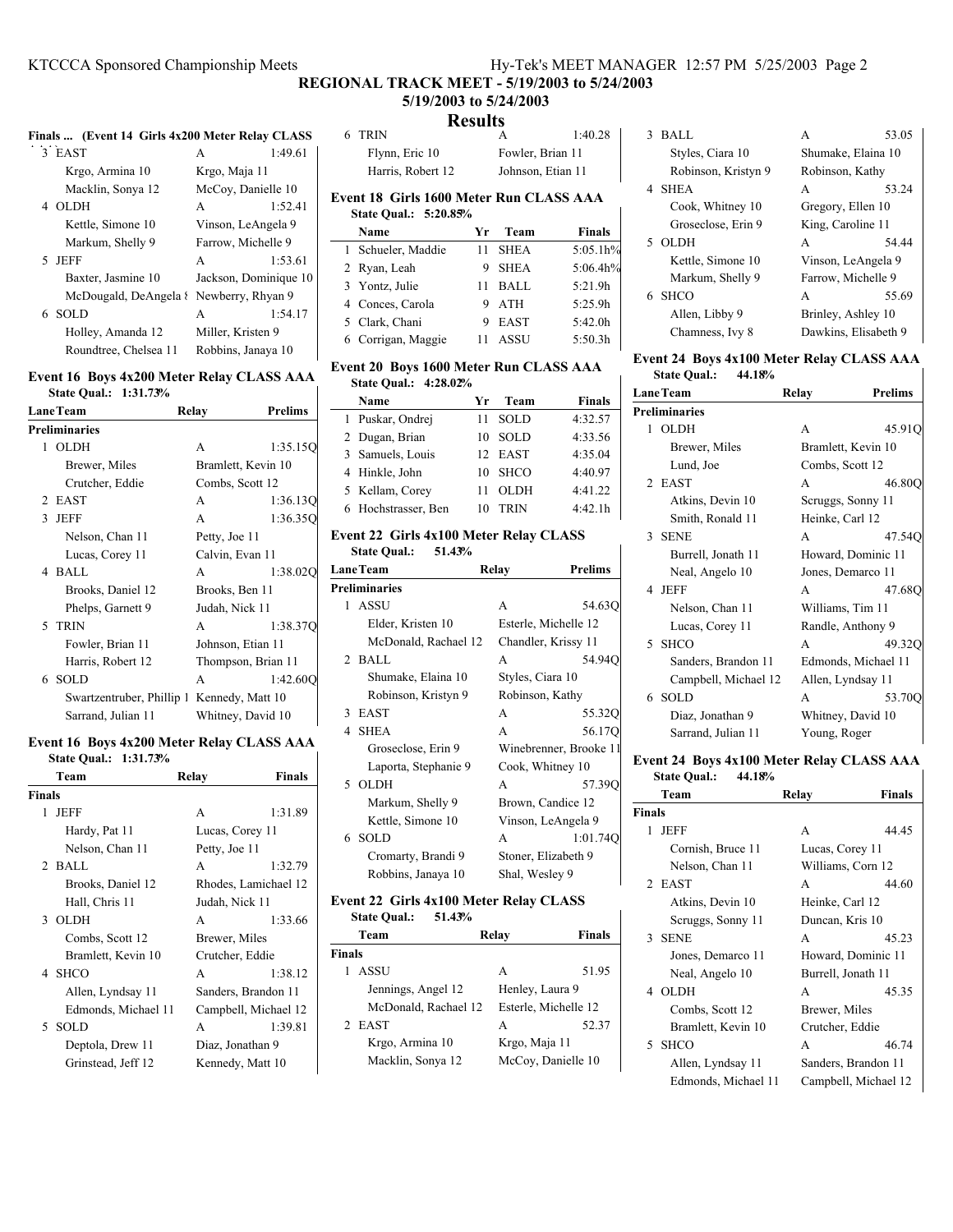# **REGIONAL TRACK MEET - 5/19/2003 to 5/24/2003 5/19/2003 to 5/24/2003**

# **Results**

|        |                 | Finals  (Event 24 Boys 4x100 Meter Relay CLASS |       |  |
|--------|-----------------|------------------------------------------------|-------|--|
| 6 BALL |                 |                                                | 46.87 |  |
|        | Boyd, Travis 10 | Brooks, Daniel 12                              |       |  |
|        | Hall. Chris 11  | Brooks, Ben 11                                 |       |  |

#### **Event 26 Girls 400 Meter Dash CLASS AAA State Qual.: 1:00.31%**

| State Qual.: 1:00.31% |    |             |                |
|-----------------------|----|-------------|----------------|
| <b>Lane Name</b>      | Yr | Team        | <b>Prelims</b> |
| <b>Preliminaries</b>  |    |             |                |
| 1 Todd, Trish         | 11 | ASSU        | 1:02.450       |
| 2 McDougald, DeAngela | 8  | JEFF        | 1:04.33Q       |
| 3 Johnson, Nola       |    | 12 BALL     | 1:04.51Q       |
| 4 Brayton, Julie      | 10 | <b>ASSU</b> | 1:05.72Q       |
| 5 Simms, Rebecca      | 9  | <b>SHCO</b> | 1:06.64Q       |
| 6 Macklin, Sonya      |    | EAST        | 1:07.340       |

# **Event 26 Girls 400 Meter Dash CLASS AAA**

|        | <b>State Oual.: 1:00.31%</b> |    |             |               |
|--------|------------------------------|----|-------------|---------------|
|        | Name                         | Yr | Team        | <b>Finals</b> |
| Finals |                              |    |             |               |
|        | 1 McDougald, DeAngel:        | 8  | JEFF        | 58.63%        |
|        | 2 Todd, Trish                | 11 | ASSU        | 59.71%        |
|        | 3 Macklin, Sonya             |    | 12 EAST     | 1:01.66       |
|        | 4 Johnson, Nola              |    | 12 BALL     | 1:01.82       |
|        | 5 Brayton, Julie             | 10 | ASSU        | 1:02.10       |
|        | 6 Krgo, Armina               | 10 | <b>EAST</b> | 1:02.96       |
|        |                              |    |             |               |

# **Event 28 Boys 400 Meter Dash CLASS AAA**

| 51.01%<br><b>State Qual.:</b> |
|-------------------------------|
|-------------------------------|

| 51.01%<br><b>State Qual.:</b> |    |             |                |    |
|-------------------------------|----|-------------|----------------|----|
| <b>Lane Name</b>              | Yr | Team        | <b>Prelims</b> | Fi |
| <b>Preliminaries</b>          |    |             |                |    |
| Petty, Joe                    | 11 | <b>JEFF</b> | 52.520         |    |
| 2 Scruggs, Sonny              | 11 | <b>EAST</b> | 53.990         |    |
| 3 Heinke, Carl                |    | 12 EAST     | 54.360         |    |
| 4 Sanders, James              |    | $12$ BALL   | 55.47O         |    |
| 5 Judah, Nick                 |    | BALL        | 56.580         |    |
| 6 Walcott, Dusty              |    | SOLD        | 58.51Q         |    |

# **Event 28 Boys 400 Meter Dash CLASS AAA**

| <b>State Qual.:</b> | 51.01% |         |               |
|---------------------|--------|---------|---------------|
| Name                | Уr     | Team    | <b>Finals</b> |
| <b>Finals</b>       |        |         |               |
| 1 Petty, Joe        | 11     | JEFF    | 50.47%        |
| 2 Heinke, Carl      |        | 12 EAST | 50.96%        |
| 3 Scruggs, Sonny    | 11     | EAST    | 51.38         |
| 4 Lucas, Corey      | 11     | JEFF    | 52.59         |
| 5 Sanders, James    | 12     | BALL    | 53.51         |
| 6 Judah, Nick       |        | BALL    | 53.78         |
|                     |        |         |               |

### **Event 30 Girls 300 Meter Hurdles CLASS State Qual.: 48.95%**

| <b>State Qual.:</b> |  |
|---------------------|--|
|---------------------|--|

| <b>Lane Name</b> |                      | Yг | Team      | Prelims |  |
|------------------|----------------------|----|-----------|---------|--|
|                  | <b>Preliminaries</b> |    |           |         |  |
|                  | 1 Jennings, Angel    |    | 12 ASSU   | 51.140  |  |
|                  | 2 Shumake, Elaina    |    | $10$ BALL | 53.490  |  |
|                  | 3 Smith, Hayley      |    | 10 SHEA   | 51.920  |  |

| 4 Barnsfather, Paige | 12 ASSU | 54.84Q |
|----------------------|---------|--------|
| 5 Holley, Amanda     | 12 SOLD | 55.900 |
| 6 Robinson, Kristyn  | 9 BALL  | 57.50Q |

# **Event 30 Girls 300 Meter Hurdles CLASS State Qual.: 48.95%**

| Name                 | Уr              | Team        | <b>Finals</b> |
|----------------------|-----------------|-------------|---------------|
| <b>Finals</b>        |                 |             |               |
| 1 Jennings, Angel    |                 | 12 ASSU     | 48.01%        |
| 2 Shumake, Elaina    | 10              | BALL        | 49.21         |
| 3 Smith, Hayley      | 10              | <b>SHEA</b> | 49.54         |
| 4 Robinson, Kristyn  | 9               | BALL        | 50.22         |
| 5 Barnsfather, Paige | 12 <sub>1</sub> | ASSU        | 50.75         |
| 6 Holley, Amanda     | 12              | <b>SOLD</b> | 53.46         |

# **Event 32 Boys 300 Meter Hurdles CLASS AAA State Qual.: 41.25%**

| <b>LaneName</b>                   | Уr | Team    | Prelims |
|-----------------------------------|----|---------|---------|
| <b>Preliminaries</b>              |    |         |         |
| 1 West, Caleb                     |    | BALL    | 44.24Q  |
| 2 Sanders, James                  |    | 12 BALL | 45.160  |
| 3 Atkins, Devin                   | 10 | EAST    | 45.300  |
| 4 Swartzentruber, Phillir 11 SOLD |    |         | 46.000  |
| 5 Abromewicz, Corey               |    | 12 WAGG | 45.84Q  |
| 6 Bland, Trey                     |    | 12 SHCO | 47.600  |
|                                   |    |         |         |

# **Event 32 Boys 300 Meter Hurdles CLASS AAA**

| <b>State Qual.:</b><br>41.25% |                                   |    |             |               |
|-------------------------------|-----------------------------------|----|-------------|---------------|
|                               | Name                              | Yr | Team        | <b>Finals</b> |
| Finals                        |                                   |    |             |               |
|                               | 1 Atkins, Devin                   |    | 10 EAST     | 41.53         |
|                               | 2 West, Caleb                     |    | BALL        | 41.69         |
|                               | 3 Abromewicz, Corey               |    | 12 WAGG     | 43.29         |
|                               | 4 Swartzentruber, Phillip 11 SOLD |    |             | 43.79         |
|                               | 5 Martin, Trevor                  | 10 | <b>TRIN</b> | 44.79         |
|                               | 6 Hall, Nick                      |    | <b>TRIN</b> | 45.88         |

#### **Event 34 Girls 800 Meter Dash CLASS AAA State Qual.: 2:22.80%**

| $5.400 \times 1000$   |    |             |                     |
|-----------------------|----|-------------|---------------------|
| Name                  | Yг | Team        | <b>Finals</b>       |
| 1 Geers, Holly        |    | 12 SOLD     | 2:17.6h%            |
| 2 Ryan, Leah          |    | 9 SHEA      | 2:19.9h%            |
| 3 Brightwell, Katie   |    | 9 ASSU      | 2:24.0h             |
| 4 Peterson, Katherine |    | 9 SHEA      | 2:24.2h             |
| 5 Hinkle, Rebecca     |    | 7 SHCO      | 2:26.2 <sub>h</sub> |
| 6 Grant, Holly        |    | <b>ASSU</b> | 2:27.1h             |

#### **Event 36 Boys 800 Meter Dash CLASS AAA State Qual.: 1:59.90%**

|  | Name                | Yr | Team        | <b>Finals</b> |
|--|---------------------|----|-------------|---------------|
|  | 1 Bachmann, Adam    |    | 12 EAST     | 2:02.7h       |
|  | 2 Hinkle, John      | 10 | SHCO        | 2:02.9h       |
|  | 3 Gonzalez, Michael | 10 | BALL        | 2:03.8h       |
|  | 4 Weingardt, Matt   | 11 | <b>SOLD</b> | 2:04.3h       |
|  | 5 Miller, Aaron     | 11 | <b>SOLD</b> | 2:07.4h       |
|  | 6 Short, Tyler      | 10 | <b>TRIN</b> | 2:09.5h       |

#### **Event 38 Girls 200 Meter Dash CLASS AAA State Qual.: 26.32%**

 $\mathbf{I}$ 

 $\mathbf{I}$ 

 $\mathbf{I}$ 

| state Qual<br>40.JZ/0 |    |             |                |
|-----------------------|----|-------------|----------------|
| <b>LaneName</b>       | Үr | Team        | <b>Prelims</b> |
| <b>Preliminaries</b>  |    |             |                |
| Mondy, Denasha        |    | BALL        | %25.68O        |
| 2 McDougald, DeAngela | 8  | JEFF        | 26.830         |
| 3 Johnson, Nola       | 12 | BALL        | 28.34Q         |
| 4 Jennings, Angel     |    | 12 ASSU     | 26.90O         |
| 5 Henley, Laura       |    | <b>ASSU</b> | 27.47O         |
| 6 Kettle, Simone      |    | OLDH        | 29.01          |

### **Event 38 Girls 200 Meter Dash CLASS AAA State Qual.: 26.32%**

|               | Name                  | Уr              | Team        | <b>Finals</b> |
|---------------|-----------------------|-----------------|-------------|---------------|
| <b>Finals</b> |                       |                 |             |               |
|               | 1 Mondy, Denasha      |                 | BALL        | 25.21%        |
|               | 2 McDougald, DeAngela | 8               | JEFF        | 25.82%        |
|               | 3 Jennings, Angel     |                 | 12 ASSU     | 26.39         |
|               | 4 Johnson, Nola       | 12 <sub>1</sub> | BALL        | 26.71         |
|               | 5 Henley, Laura       |                 | <b>ASSU</b> | 27.21         |
|               | 6 Vinson, LeAngela    |                 | OLDH        | 27.92         |

### **Event 40 Boys 200 Meter Dash CLASS AAA State Qual.: 22.84%**

|   | <b>LaneName</b>      | Уr  | Team        | <b>Prelims</b> |
|---|----------------------|-----|-------------|----------------|
|   | <b>Preliminaries</b> |     |             |                |
| L | Petty, Joe           | 11  | <b>JEFF</b> | 23.18Q         |
|   | 2 Hall, Chris        | 11  | BALL        | 23.24O         |
|   | 3 Hicks, Jesse       | 10  | FERN        | 23.78Q         |
|   | 4 Combs, Scott       | 12. | <b>OLDH</b> | 23.400         |
|   | 5 McBroom, Tashawn   | 12. | <b>TRIN</b> | 23.93Q         |
|   | Allen, Lyndsay       |     | SHCO        | 24.540         |

#### **Event 40 Boys 200 Meter Dash CLASS AAA**<br>State Qual : 22.84% **State Qual.**

|               | State Qual.:<br><b><i>LL.</i>84%</b> |     |             |        |
|---------------|--------------------------------------|-----|-------------|--------|
|               | Name                                 | Yr. | Team        | Finals |
| <b>Finals</b> |                                      |     |             |        |
| 1.            | Petty, Joe                           | 11  | <b>JEFF</b> | 22.84% |
|               | 2 McBroom, Tashawn                   |     | 12 TRIN     | 22.94  |
|               | 3 Hicks, Jesse                       | 10  | <b>FERN</b> | 23.03  |
|               | 4 Randle, Anthony                    | 9   | <b>JEFF</b> | 23.26  |
|               | 5 Hall, Chris                        | 11  | BALL        | 24.28  |
|               | 6 Allen, Lyndsay                     | 11  | <b>SHCO</b> | 24.29  |
|               |                                      |     |             |        |

#### **Event 42 Girls 3200 Meter Run CLASS AAA State Qual.: 11:52.59%**

| Name                | Уr | Team                   | <b>Finals</b>                     |
|---------------------|----|------------------------|-----------------------------------|
| 1 Schueler, Maddie  | 11 |                        | 11:14.0h%                         |
| 2 Yontz, Julie      | 11 | BALL                   | 11:30.2h%                         |
| 3 Geers, Holly      |    |                        | 11:38.4h%                         |
| 4 Schilling, Eileen |    |                        | 11:56.5h                          |
| 5 Hamilton, Laura   | 10 | ASSU                   | 12:01.2h                          |
| 6 Samuels, Cristin  |    | <b>EAST</b>            | 12:47.4h                          |
|                     |    | State Qual.: 11:52.59% | <b>SHEA</b><br>12 SOLD<br>12 SHEA |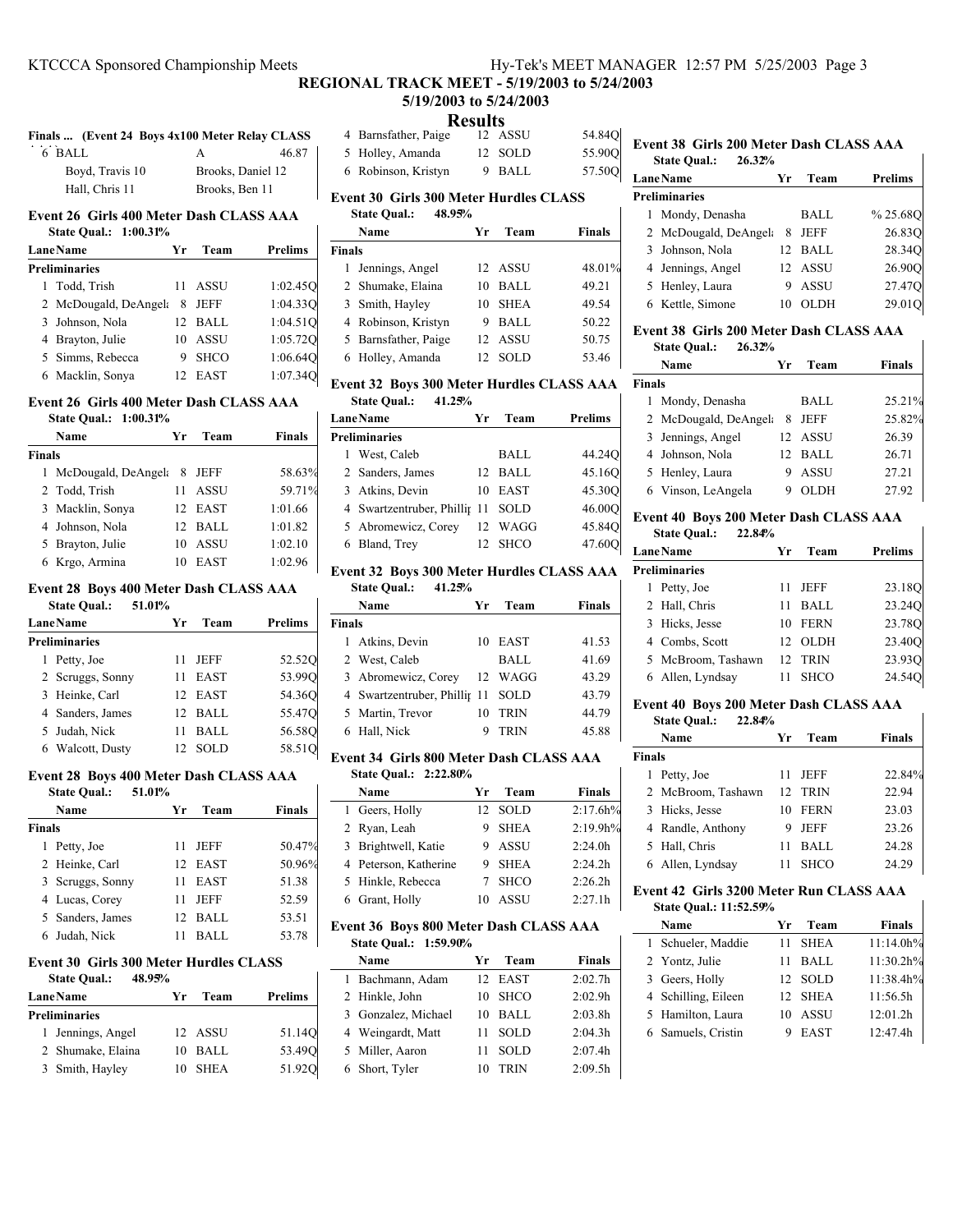# **REGIONAL TRACK MEET - 5/19/2003 to 5/24/2003**

# **5/19/2003 to 5/24/2003**

# **Results**

**Event 44 Boys 3200 Meter Run CLASS AAA Event 48 Boys 4x400 Meter Relay CLASS AAA**

| State Oual.: 9:58.23% |                 |             |               |
|-----------------------|-----------------|-------------|---------------|
| Name                  | Yr.             | Team        | <b>Finals</b> |
| 1 Clark, Kal          | 12 <sub>1</sub> | SOLD        | 9:47.2h%      |
| 2 Hagan, Alex         | 12              | <b>OLDH</b> | 9:47.7h%      |
| 3 Daly, Pat           | 10              | <b>TRIN</b> | 9:50.1h%      |
| 4 Murner, Daniel      | 9               | <b>SOLD</b> | 10:06.9h      |
| 5 Hudson, Ryan        |                 | <b>OLDH</b> | 10:12.0h      |
| 6 LaFond, Calieb      |                 | <b>SENE</b> | 10:29.3h      |

### **Event 46 Girls 4x400 Meter Relay CLASS State Qual.: 4:10.39%**

| Team                   | Relay              | <b>Finals</b>         |
|------------------------|--------------------|-----------------------|
| 1 ASSU                 | A                  | 4:08.5h%              |
| Armstrong, Laura 9     | Brayton, Julie 10  |                       |
| Jennings, Angel 12     |                    | McDonald, Rachael 12  |
| 2 EAST                 | A                  | 4:09.8h%              |
| Tutt, Angelia 9        | Clark, Chani 9     |                       |
| Krgo, Armina 10        | Krgo, Maja 11      |                       |
| 3 SHCO                 | A                  | 4:15.2h               |
| Simms, Rebecca 9       |                    | Williams, Lee Ann 8   |
| York, Whitney 9        | Hinkle, Rebecca 7  |                       |
| 4 SHEA                 | A                  | 4:15.6h               |
| Ryan, Leah 9           |                    | Peterson, Katherine 9 |
| Winebrenner, Brooke 11 | King, Caroline 11  |                       |
| 5 SOLD                 | A                  | 4:17.8h               |
| Geers, Holly 12        | Stoner, Deborah 12 |                       |
| Holley, Amanda 12      | Campbell, Julia 9  |                       |
| 6 BALL                 | A                  | 4:47.5h               |
| Chapman, Jennifer 10   | Bajaj, Mehak 10    |                       |
| Hayman, Laura 9        | Hill, Leslie 8     |                       |

### **Event 48 Boys 4x400 Meter Relay CLASS AAA State Qual.: 3:28.60%**

| <b>LaneTeam</b>      | Relay            | <b>Prelims</b>      |
|----------------------|------------------|---------------------|
| <b>Preliminaries</b> |                  |                     |
| 1 EAST               | A                | 3:36.66C            |
| Bachmann, Adam 12    |                  | Scruggs, Sonny 11   |
| Samuels, Louis 12    | Heinke, Carl 12  |                     |
| $2$ BALL             | A                | 3:51.300            |
| Gonzalez, Michael 10 | Boyd, Travis 10  |                     |
| Brooks, Daniel 12    | Judah, Nick 11   |                     |
| 3 TRIN               | A                | 3:47.320            |
| Dowell, Doug 10      | Hopper, Sean 12  |                     |
| Hochstrasser, Ben 10 |                  | Thompson, Graham 10 |
| 4 JEFF               | A                | 3:52.160            |
| Williams, Corn 12    | Hardy, Pat 11    |                     |
| Nelson, Chan 11      | Lucas, Corey 11  |                     |
| 5 SOLD               | A                | 3:47.94Q            |
| Clark, Kal 12        |                  | Weingardt, Matt 11  |
| Walcott, Dusty 12    | Miller, Aaron 11 |                     |
| 6 OLDH               | A                | 4:00.10O            |
| Bernard, Stuart 9    |                  | Hartlage, Buck 10   |
| Early, Bryan         | Klein, Mark      |                     |
|                      |                  |                     |

| State Oual.: 3:28.60% | EVERY TO BOYS TATOO MEED REGRY CERTISS TRIKE |               |
|-----------------------|----------------------------------------------|---------------|
| Team                  | Relay                                        | <b>Finals</b> |
| <b>Finals</b>         |                                              |               |

| 1 | EAST                   | A                    | 3:29.7 <sub>h</sub> |
|---|------------------------|----------------------|---------------------|
|   | Bachmann, Adam 12      | Heinke, Carl 12      |                     |
|   | Samuels, Louis 12      | Scruggs, Sonny 11    |                     |
|   | $2$ BALL               | A                    | 3:36.0h             |
|   | Boyd, Travis 10        | Brooks, Daniel 12    |                     |
|   | Gonzalez, Michael 10   | Judah, Nick 11       |                     |
|   | 3 TRIN                 | A                    | 3:38.1h             |
|   | Dowell, Doug 10        | Hochstrasser, Ben 10 |                     |
|   | Hopper, Sean 12        | Short, Tyler 10      |                     |
|   | 4 SOLD                 | A                    | 3:38.4h             |
|   | Clark, Kal 12          | Deptola, Drew 11     |                     |
|   | Dugan, Brian 10        | Miller, Aaron 11     |                     |
|   | 5 JEFF                 | A                    | 3:43.0h             |
|   | Biggerstaff, Dustin 11 | Cornish, Bruce 11    |                     |
|   | Hardy, Pat 11          | Lucas, Corey 11      |                     |
|   | 6 OLDH                 | A                    | 3:45.4h             |
|   | Bernard, Stuart 9      | Klein, Mark          |                     |
|   | Early, Bryan           | Hartlage, Buck 10    |                     |

### **Event 49 Girls Shot Put CLASS AAA State Qual.: 33-07%**

|  | Name               | Yг | Team        | <b>Finals</b> |
|--|--------------------|----|-------------|---------------|
|  | 1 Stoner, Deborah  |    | 12 SOLD     | 32-05.00      |
|  | 2 Mattern, Kristen | 10 | <b>SOLD</b> | 29-01.50      |
|  | 3 Britt, Joslin    | 10 | <b>SOUT</b> | 28-11.00      |
|  | 4 Wilkerson, Ceira |    | WAGG        | 28-10.50      |
|  | 5 Stengel, Madonna |    | <b>SHEA</b> | 26-09.00      |
|  | 6 Wilson, Lindsey  |    | <b>EAST</b> | 24-05.00      |

# **Event 50 Boys Shot Put CLASS AAA**

| 48-10%<br><b>State Qual.:</b> |                   |               |
|-------------------------------|-------------------|---------------|
| Name                          | Team<br>Уr        | <b>Finals</b> |
| 1 Williams, Gary              | <b>SENE</b><br>11 | 48-07.00      |
| 2 Neblett, Glenn              | <b>TRIN</b><br>11 | 42-08.00      |
| 3 Pryor, Myron                | <b>EAST</b><br>11 | $40 - 11.50$  |
| 4 Kuiper, Lee                 | <b>OLDH</b><br>10 | 38-00.00      |
| 5 Boone, David                | <b>BALL</b><br>11 | 37-10.00      |
| 6 Murphy, Trey                | EAST<br>10        | 37-07.50      |

### **Event 51 Girls Discus Throw CLASS AAA State Qual.: 107-01%**

|                                                                                          | Name                  | Yr. | Team        | Finals    |
|------------------------------------------------------------------------------------------|-----------------------|-----|-------------|-----------|
|                                                                                          | 1 Stoner, Deborah     |     | 12 SOLD     | 95-02     |
|                                                                                          | 2 Tardy, Nikki        |     | 12 ATH      | 87-06     |
|                                                                                          | 3 Harris, Amanda      | 9.  | <b>SHCO</b> | 83-03     |
|                                                                                          | 4 Mattern, Kristen    |     | 10 SOLD     | 81-01     |
|                                                                                          | 5 Schweizer, Jennifer |     | 11 ASSU     | 80-07     |
|                                                                                          | 6 Stansbury, Mari     |     | 10 SHEA     | $72 - 03$ |
| <b>Event 52 Boys Discus Throw CLASS AAA</b><br>$C_{\rm tot} \Omega_{\rm mol}$ , 142 100/ |                       |     |             |           |

# **State Qual.: 143-10%**

| Name             | Yr Team | <b>Finals</b> |
|------------------|---------|---------------|
| 1 Neblett, Glenn | 11 TRIN | 130-02        |

| 2 Haskins, Jermaine | 11 SENE                     | 114-08    |
|---------------------|-----------------------------|-----------|
| 3 Whitten, Carter   | 11 BALL                     | 108-03    |
| 4 Pullian, Nathan   | 12 SOLD                     | $99-10$   |
| 5 Guida, Matt       | <b>OLDH</b>                 | $97-03$   |
| 6 Kulp, Chris       | <b>JEFF</b><br>$12^{\circ}$ | $90 - 05$ |

# **Event 53 Girls Long Jump CLASS AAA State Qual.: 16-06%**

| Name                | Team<br>Yг        | <b>Finals</b> |
|---------------------|-------------------|---------------|
| 1 Mondy, Denasha    | BALL              | 17-05.00%     |
| 2 Esterle, Michelle | ASSU<br>12.       | 16-01.75      |
| 3 Nixon, Michelle   | <b>SOLD</b><br>11 | 16-00.00      |
| 4 Newberry, Rhyan   | <b>JEFF</b><br>9  | 15-07.75      |
| 5 McCoy, Danielle   | <b>EAST</b><br>10 | 14-11.00      |
| 6 Connell, Melissa  | ASSU              | 14-08.00      |

# **Event 54 Boys Long Jump CLASS AAA**

# **State Qual.: 20-10%**

| Name                | Уr | Team        | <b>Finals</b> |
|---------------------|----|-------------|---------------|
| 1 Sanders, James    |    | $12$ BALL   | $20-04.50$    |
| 2 Calvin, Evan      | 11 | JEFF        | 20-02.00      |
| 3 Campbell, Michael |    | 12 SHCO     | 19-07.00      |
| 4 McCarthy, Chris   |    | <b>OLDH</b> | 19-04.00      |
| 5 Sanders, Brandon  | 11 | <b>SHCO</b> | 19-02.00      |
| 6 Randle, Anthony   |    | JEFF        | 19-01.00      |

 $\overline{\phantom{a}}$ 

 $\mathbf{I}$ 

 $\mathbf{r}$ 

#### **Event 55 Girls Triple Jump CLASS AAA State Qual.: 34-02%**

| Name                | Уr | Team        | Finals    |
|---------------------|----|-------------|-----------|
| 1 Mondy, Denasha    |    | BALL        | 36-04.00% |
| 2 Nixon, Michelle   | 11 | <b>SOLD</b> | 34-11.00% |
| 3 Block, Erin       |    | 12 ASSU     | 33-00.50  |
| 4 Esterle, Michelle |    | 12 ASSU     | 32-09.50  |
| 5 Robinson, Kathy   |    | BALL        | 30-03.00  |
| 6 Tutt, Angelia     |    | <b>EAST</b> | 30-02.50  |

# **Event 56 Boys Triple Jump CLASS AAA**

| 43-00%<br><b>State Qual.:</b> |                           |               |
|-------------------------------|---------------------------|---------------|
| Name                          | Team<br>Уr                | <b>Finals</b> |
| 1 Calvin, Evan                | JEFF                      | 45-02.50%     |
| 2 Flynn, Eric                 | <b>TRIN</b><br>10         | 40-09.50      |
| 3 Rhodes, Lamichael           | - BALL<br>12 <sub>1</sub> | 39-11.00      |
| 4 Fowler, Brian               | <b>TRIN</b>               | 38-06.00      |
| 5 Abromewicz, Corey           | WAGG<br>12                | 36-09.50      |
| 6 Bodifor, Ricky              | <b>EAST</b>               | 36-07.00      |

# **Event 57 Girls High Jump CLASS AAA**

| <b>State Qual.:</b><br>$5 - 00%$ |    |             |             |
|----------------------------------|----|-------------|-------------|
| Name                             | Yr | Team        | Finals      |
| Stoner, Deborah                  | 12 | - SOLD      | 5-02.00%    |
| 2 Traud, Stephanie               | 11 | <b>SHEA</b> | 5-00.00%    |
| 3 Burckle, Whitney               | 9  | ASSU        | $4 - 10.00$ |
| 4 Fitzpatrick, Kayla             | 10 | BALL        | $J4-10.00$  |
| 5 Faulkner, Beth                 | 10 | ASSU        | 4-08.00     |
| 6 Lund, Jennifer                 |    | <b>OLDH</b> | 4-06.00     |
| 6 Luetzow, Ericka                |    | <b>BALL</b> | 4-06.00     |